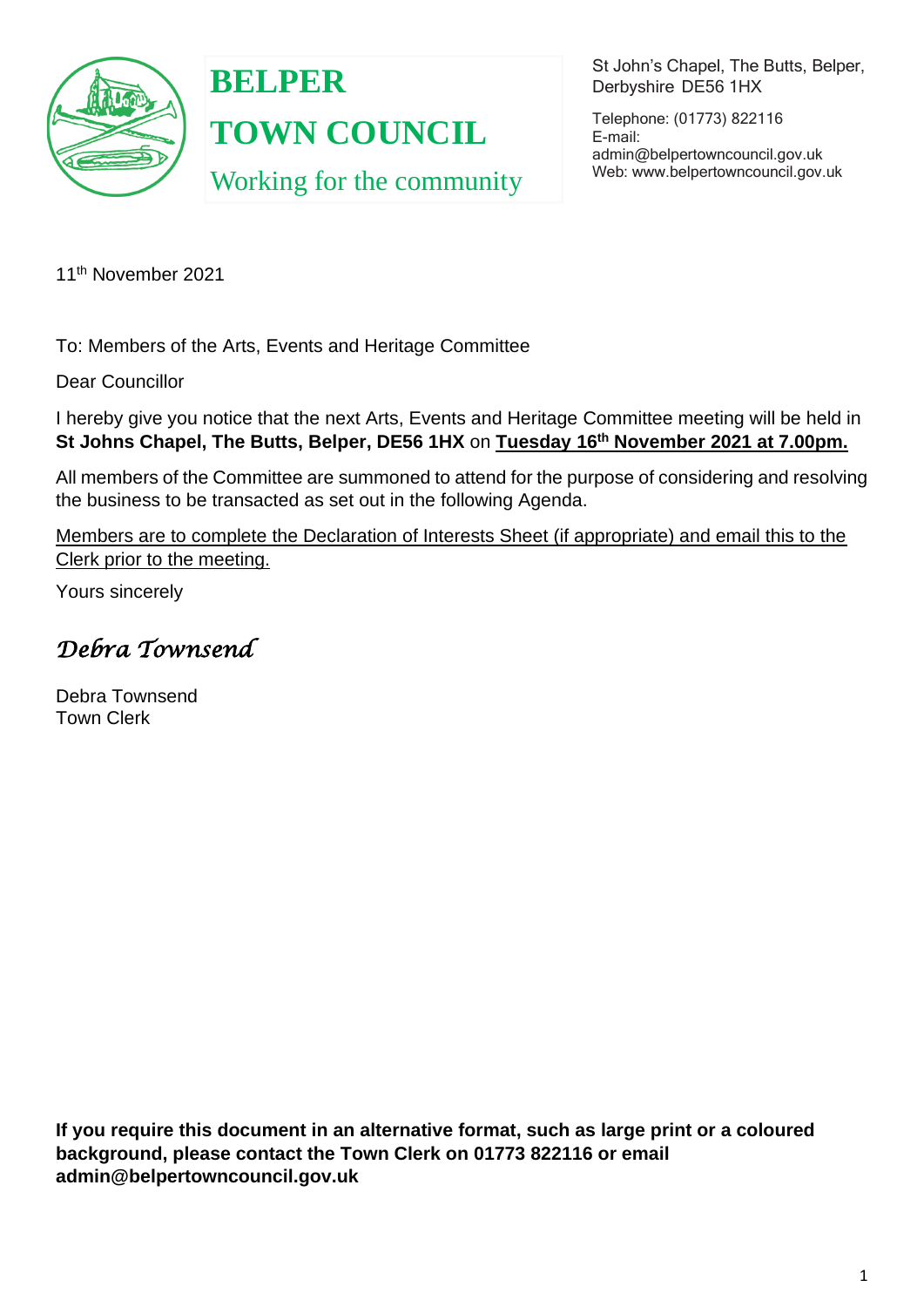**1 To receive apologies for absence.**

# **2 Variation of Order of Business.**

### **3 Declaration of Members Interests and Requests for Dispensation**

Members are requested to declare the existence and nature of any disclosable pecuniary interest and/or other interest, not already on their register of interests, in any item on the agenda and withdraw from the meeting at the appropriate time, or to request a dispensation. Please note that appropriate forms should be completed prior to commencement of the meeting.

## **4 Recording and Filming of Council and Committee Meetings**

The right to record, film and to broadcast meetings of the council and committees is established following the Local Government Audit and Accountability Act 2014. This is in addition to the rights of the press and public to attend such meetings. Meetings or parts of the meetings from which the press and public are excluded may not be filmed or recorded. Members of the public are permitted to film or record meetings to which they are permitted access, in a non-disruptive manner.

# **5 Confidential Item**

To determine which items, if any, on the Agenda should be taken with the public excluded. If the Council decides to exclude the public it will be necessary to pass a resolution in the following terms:-"That in view of the confidential nature of the business about to be transacted, to consider a resolution to exclude the Press and Public from the meeting in accordance with the Public Bodies (Admission to Meetings) Act 1960, s1, in order to discuss the item."

## **6 Public Speaking**

- (a) A maximum of three (3) minutes or at the Chairman's discretion will be made available for each member of the public to comment on any matter.
- (b) If the Police Liaison Officer, a County Council or Borough Council Member is in attendance they will be given the opportunity to raise any relevant matter.

## **7 Approval of the Minutes of The Extraordinary Arts, Events And Heritage Committee held on Tuesday 20th July 2021**

#### **8 To confirm arrangements for the Christmas Lights Switch on Event to take place on 26th November 2021, to include;**

- Christmas Gifts 0-2 yrs (20), 3-5 yrs (60), 6-9 yrs (60)
- The offer of a large angel sculpture/lantern to process to the carol concert

## **9 To confirm arrangements for the Carol Service to take place on 24th November 2021, to include;**

- Hot Chocolate
- Candle Lights

## **10 Review 21/22 Spend to date**

## **11 Prepare 22/23 Budget Proposals to include;**

- Queens Jubilee Celebrations
- Live and Local Bookings
- New Information Boards/Signage
- Markets Music